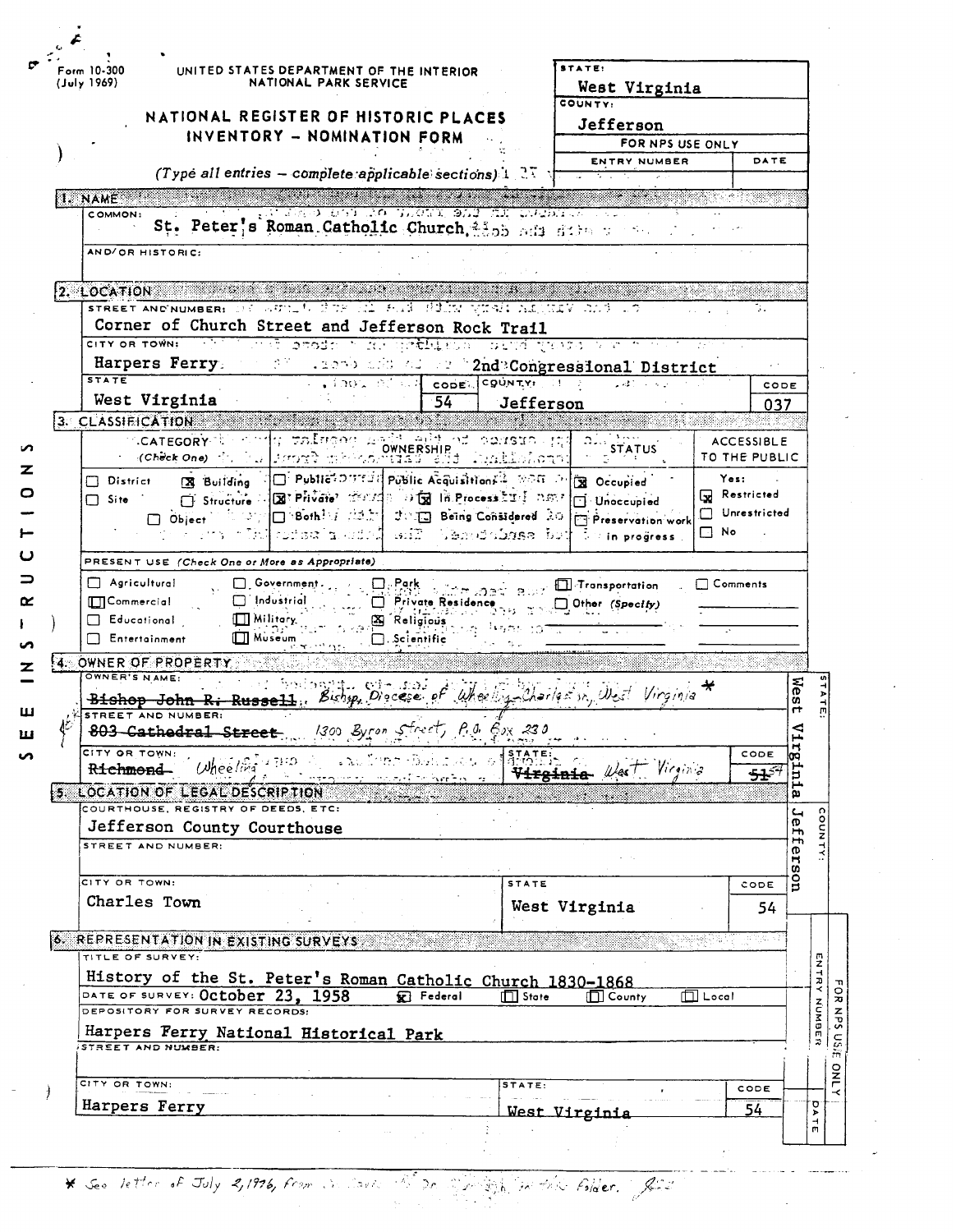|                                | (Check One)<br>Excellent (<br>∑ Good<br>$\Box$ . Fair $\Box$<br>Deteriorated                                                                                                                                                                                                                                                                                                                                                                                                                                                                                                                                                                                                                                                                                                                                                                                                                                                                                                                                                                                                                                                                                                                                                                                                                                                                                                                          | $\Box$ Ruins            | Unexposed              |                        |
|--------------------------------|-------------------------------------------------------------------------------------------------------------------------------------------------------------------------------------------------------------------------------------------------------------------------------------------------------------------------------------------------------------------------------------------------------------------------------------------------------------------------------------------------------------------------------------------------------------------------------------------------------------------------------------------------------------------------------------------------------------------------------------------------------------------------------------------------------------------------------------------------------------------------------------------------------------------------------------------------------------------------------------------------------------------------------------------------------------------------------------------------------------------------------------------------------------------------------------------------------------------------------------------------------------------------------------------------------------------------------------------------------------------------------------------------------|-------------------------|------------------------|------------------------|
| <b>CONDITION</b>               | <b>Blat (Check One)</b> Party of Straight of Chains and                                                                                                                                                                                                                                                                                                                                                                                                                                                                                                                                                                                                                                                                                                                                                                                                                                                                                                                                                                                                                                                                                                                                                                                                                                                                                                                                               | (Check One)             |                        |                        |
|                                | $\Box$ Unaltered $\Box$ $\Box$ $\Box$ $\Box$ $\Box$ $\Box$ Moved $\Box$<br><b>XI Altered</b>                                                                                                                                                                                                                                                                                                                                                                                                                                                                                                                                                                                                                                                                                                                                                                                                                                                                                                                                                                                                                                                                                                                                                                                                                                                                                                          |                         | <b>D</b> Original Site |                        |
| of the church.<br>to the area. | <b>DESCRIBE THE PRESENT AND ORIGINAL (If known) PHYSIC</b><br>The church was 39 feet by 75 feet. It had four large arched windows on<br>either side with an additional window in the one story rear vestry room.<br>There were also five windows in the front of the church, three arched and<br>two round, together with the door. I There was also a steeple at the front<br>المراقية المتمور والمعهد ليستعش المتار ولتحال<br>The interior originally had a high arched ceiling and a beautiful pulpit<br>with the image of the Virgin Mary with the Infant Jesus in her lap.<br>where the course, where and Jefferson Reck Trail<br>The church was a one story brick building on a stone foundation with a<br>false front. Four stone steps, led up to the door. It was twenty-five<br>feet to the eaves. By 1894, it had a slate roof.<br>Jefferron<br>It's exterior was drastically remodeled in 1896, and changed from its<br>earlier pseudo-gothic appearance to the then popular post-Civil War neo-<br>gothic style. In the remodeling, the terrace in front of the edifice was<br>lengthened, bringing the new front of the structure back toward the west.<br>The original structure was brick and the newer wall materials replaced<br>the brick with granite of a greenish cast with window opening trim and<br>coping stones made of red sandstone. The latter materials are not native |                         |                        | ັ<br>m<br>т<br>z<br>S  |
|                                | A slate roof dating 1896 was recently replaced with modern composition<br>shingles. A new bell tower and steeple was erected at the southeast<br>corner together with a recessed portico. These replaced the earlier                                                                                                                                                                                                                                                                                                                                                                                                                                                                                                                                                                                                                                                                                                                                                                                                                                                                                                                                                                                                                                                                                                                                                                                  |                         |                        | ᅿ<br>ᅍ<br>c<br>റ       |
|                                | central tower and entrance of the original structure.<br>An apse at the rear replaced a brick lean-to attached to the 1830 church.<br>Central heat was installed in place of the stoves used earlier.<br>A two story stone rectory was built behind the church in 1853. It was<br>pargeted and scored to resemble coursed ashlor. A cupola was centered<br>on the roof's ridge line and has since been removed. A porch graced<br>this structure, but it too has been removed.                                                                                                                                                                                                                                                                                                                                                                                                                                                                                                                                                                                                                                                                                                                                                                                                                                                                                                                        |                         |                        | ᅿ<br>$\circ$<br>ァ<br>S |
|                                | 독 우리 양소 원수<br>Person in <b>West</b> Mirminda<br>75 - South 붉은, #2 : 201<br>والقلال جئين                                                                                                                                                                                                                                                                                                                                                                                                                                                                                                                                                                                                                                                                                                                                                                                                                                                                                                                                                                                                                                                                                                                                                                                                                                                                                                               | senodition views income | - Give in Izal         |                        |
|                                | many a rest festive to the an Cathelic Church 1830-1866                                                                                                                                                                                                                                                                                                                                                                                                                                                                                                                                                                                                                                                                                                                                                                                                                                                                                                                                                                                                                                                                                                                                                                                                                                                                                                                                               |                         |                        |                        |
|                                | s due't findered sins februaris and teach                                                                                                                                                                                                                                                                                                                                                                                                                                                                                                                                                                                                                                                                                                                                                                                                                                                                                                                                                                                                                                                                                                                                                                                                                                                                                                                                                             |                         |                        |                        |
| уĘ.                            | きょうかいかん コネダイリー                                                                                                                                                                                                                                                                                                                                                                                                                                                                                                                                                                                                                                                                                                                                                                                                                                                                                                                                                                                                                                                                                                                                                                                                                                                                                                                                                                                        |                         |                        |                        |

 $\overline{\phantom{a}}$ 

 $\overline{\phantom{a}}$  $\hat{\mathcal{A}}$ 

 $\pmb{\mathcal{L}}$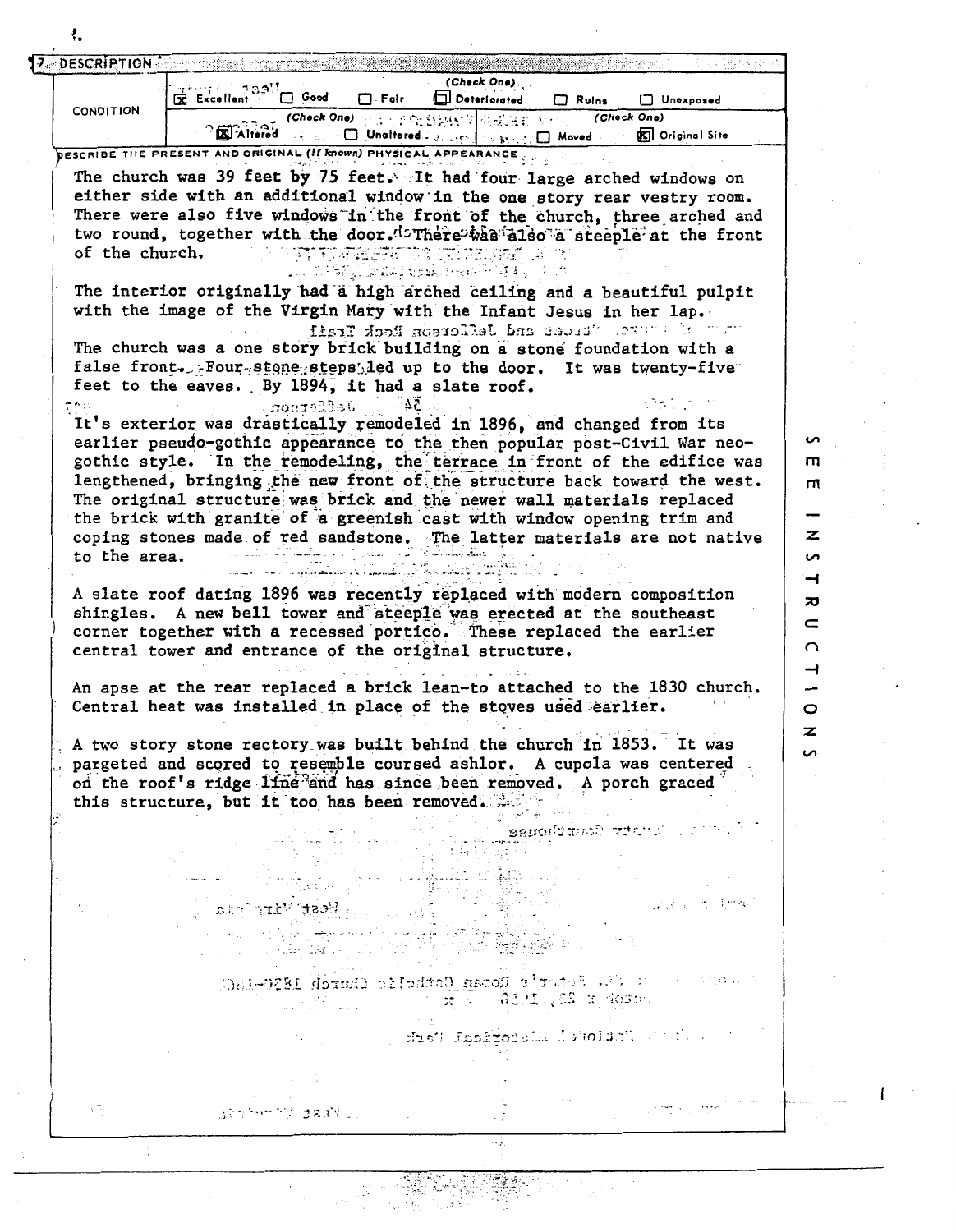| $\text{C}$ . $\Box$ Pre-Columbian is - He $\text{tr} \Box$ . 16th Century $\Box$ on $\text{tr} \Diamond \Box$ , 18th Century $\Box$ , $\Box$ 20th Century<br>$\sim$ $\Box$ alsth Century allowing $\Theta$ $B$ of $\Omega$ h Canturg $A$ is $\Omega$ $\sqrt{\Psi}$ $\Omega$ $\Omega$ in equation $\Omega$ . The contract $\Omega$<br>SPECIFIC DATE(S) (if Applicable and Known) : 1831 (COTRETS tone laid) : 1896 (remodeled and enlarged)<br>AREAS OF SIGNIFICANCE TOHOCK OROG AND AS APPROPERED AS A SUIVOS SIGN NO CONSTRUCT OF<br>$\sim$ Aboriginal $\sim$ 13 $\sim$ $\sim$ $2.28$ $\sim$ $2.28$ $\sim$ $2.28$ $\sim$ $2.28$ $\sim$ $2.28$ $\sim$ $2.28$ $\sim$ $2.28$ $\sim$<br>$\mathbb{E}^{n+1} \cap \square$ : Prehistoric LOUD LE $\square$ Engineering LBM $\mathbb{E}^{n+1}$ over the indicator properties $\square$ . Others (Specify) and $\square$<br>E Historic C.P.C. THE Visching of Art of the Second Property of the Second Line<br>□ Agriculture of cord in invention of added a ground to ground to an anti-<br>E) Architecture: 179 120 120 description of the Consect prole Land back that the contract of the contract of the<br>$-1.22$ $-1.22$ $-1.25$ $-1.4$ $-1.25$ $-1.25$ $-1.25$ $-1.25$ $-1.25$ $-1.25$ $-1.25$ $-1.25$ $-1.25$ $-1.25$ $-1.25$ $-1.25$ $-1.25$ $-1.25$ $-1.25$ $-1.25$ $-1.25$ $-1.25$ $-1.25$ $-1.25$ $-1.25$ $-1.25$ $-1.25$ $-1.25$<br>Commerce<br>Communications<br>□ Militory → 不明白 - □ Theater |       |
|-------------------------------------------------------------------------------------------------------------------------------------------------------------------------------------------------------------------------------------------------------------------------------------------------------------------------------------------------------------------------------------------------------------------------------------------------------------------------------------------------------------------------------------------------------------------------------------------------------------------------------------------------------------------------------------------------------------------------------------------------------------------------------------------------------------------------------------------------------------------------------------------------------------------------------------------------------------------------------------------------------------------------------------------------------------------------------------------------------------------------------------------------------------------------------------------------------------------------------------------------------------------------------------------------------------------------------------------------------------------------------------------------------------------------------------------------------|-------|
|                                                                                                                                                                                                                                                                                                                                                                                                                                                                                                                                                                                                                                                                                                                                                                                                                                                                                                                                                                                                                                                                                                                                                                                                                                                                                                                                                                                                                                                       |       |
|                                                                                                                                                                                                                                                                                                                                                                                                                                                                                                                                                                                                                                                                                                                                                                                                                                                                                                                                                                                                                                                                                                                                                                                                                                                                                                                                                                                                                                                       |       |
|                                                                                                                                                                                                                                                                                                                                                                                                                                                                                                                                                                                                                                                                                                                                                                                                                                                                                                                                                                                                                                                                                                                                                                                                                                                                                                                                                                                                                                                       |       |
|                                                                                                                                                                                                                                                                                                                                                                                                                                                                                                                                                                                                                                                                                                                                                                                                                                                                                                                                                                                                                                                                                                                                                                                                                                                                                                                                                                                                                                                       |       |
|                                                                                                                                                                                                                                                                                                                                                                                                                                                                                                                                                                                                                                                                                                                                                                                                                                                                                                                                                                                                                                                                                                                                                                                                                                                                                                                                                                                                                                                       |       |
|                                                                                                                                                                                                                                                                                                                                                                                                                                                                                                                                                                                                                                                                                                                                                                                                                                                                                                                                                                                                                                                                                                                                                                                                                                                                                                                                                                                                                                                       |       |
|                                                                                                                                                                                                                                                                                                                                                                                                                                                                                                                                                                                                                                                                                                                                                                                                                                                                                                                                                                                                                                                                                                                                                                                                                                                                                                                                                                                                                                                       |       |
|                                                                                                                                                                                                                                                                                                                                                                                                                                                                                                                                                                                                                                                                                                                                                                                                                                                                                                                                                                                                                                                                                                                                                                                                                                                                                                                                                                                                                                                       |       |
|                                                                                                                                                                                                                                                                                                                                                                                                                                                                                                                                                                                                                                                                                                                                                                                                                                                                                                                                                                                                                                                                                                                                                                                                                                                                                                                                                                                                                                                       |       |
|                                                                                                                                                                                                                                                                                                                                                                                                                                                                                                                                                                                                                                                                                                                                                                                                                                                                                                                                                                                                                                                                                                                                                                                                                                                                                                                                                                                                                                                       |       |
|                                                                                                                                                                                                                                                                                                                                                                                                                                                                                                                                                                                                                                                                                                                                                                                                                                                                                                                                                                                                                                                                                                                                                                                                                                                                                                                                                                                                                                                       |       |
|                                                                                                                                                                                                                                                                                                                                                                                                                                                                                                                                                                                                                                                                                                                                                                                                                                                                                                                                                                                                                                                                                                                                                                                                                                                                                                                                                                                                                                                       |       |
| □ Conservation → □ Music - ○ 公平公共 □ Transportation                                                                                                                                                                                                                                                                                                                                                                                                                                                                                                                                                                                                                                                                                                                                                                                                                                                                                                                                                                                                                                                                                                                                                                                                                                                                                                                                                                                                    |       |
| STATEMENT OF SIGNIFICANCE                                                                                                                                                                                                                                                                                                                                                                                                                                                                                                                                                                                                                                                                                                                                                                                                                                                                                                                                                                                                                                                                                                                                                                                                                                                                                                                                                                                                                             |       |
| الودي تلهيج الركوب بالاقتصاد في المجموعة المستقرر المحافظ المتوسيقين الكوب والمجموعية المتوسطينية ال                                                                                                                                                                                                                                                                                                                                                                                                                                                                                                                                                                                                                                                                                                                                                                                                                                                                                                                                                                                                                                                                                                                                                                                                                                                                                                                                                  |       |
| Aside from the beauty of the structure, St. Peter's Roman Catholic Church                                                                                                                                                                                                                                                                                                                                                                                                                                                                                                                                                                                                                                                                                                                                                                                                                                                                                                                                                                                                                                                                                                                                                                                                                                                                                                                                                                             |       |
| is historically significant because it was the third church erected at                                                                                                                                                                                                                                                                                                                                                                                                                                                                                                                                                                                                                                                                                                                                                                                                                                                                                                                                                                                                                                                                                                                                                                                                                                                                                                                                                                                |       |
| Harpers Ferry and was the only one not located on government land.                                                                                                                                                                                                                                                                                                                                                                                                                                                                                                                                                                                                                                                                                                                                                                                                                                                                                                                                                                                                                                                                                                                                                                                                                                                                                                                                                                                    |       |
|                                                                                                                                                                                                                                                                                                                                                                                                                                                                                                                                                                                                                                                                                                                                                                                                                                                                                                                                                                                                                                                                                                                                                                                                                                                                                                                                                                                                                                                       |       |
| The original tract of land on which the church stands was owned by Harpers                                                                                                                                                                                                                                                                                                                                                                                                                                                                                                                                                                                                                                                                                                                                                                                                                                                                                                                                                                                                                                                                                                                                                                                                                                                                                                                                                                            |       |
| Ferry's founder, Robert Harper. In his will, dated September 1782, he                                                                                                                                                                                                                                                                                                                                                                                                                                                                                                                                                                                                                                                                                                                                                                                                                                                                                                                                                                                                                                                                                                                                                                                                                                                                                                                                                                                 |       |
| gave specific instructions to have a church built on the site he                                                                                                                                                                                                                                                                                                                                                                                                                                                                                                                                                                                                                                                                                                                                                                                                                                                                                                                                                                                                                                                                                                                                                                                                                                                                                                                                                                                      |       |
| designated. Nothing was done until 1831 when the Wagner family donated                                                                                                                                                                                                                                                                                                                                                                                                                                                                                                                                                                                                                                                                                                                                                                                                                                                                                                                                                                                                                                                                                                                                                                                                                                                                                                                                                                                |       |
| the land to the Roman Catholic Church.                                                                                                                                                                                                                                                                                                                                                                                                                                                                                                                                                                                                                                                                                                                                                                                                                                                                                                                                                                                                                                                                                                                                                                                                                                                                                                                                                                                                                |       |
| It was finished and consecrated by 1833 and has served the Roman Catholic                                                                                                                                                                                                                                                                                                                                                                                                                                                                                                                                                                                                                                                                                                                                                                                                                                                                                                                                                                                                                                                                                                                                                                                                                                                                                                                                                                             |       |
| Joseph Plunkett, Andrew Talty, and Michael Costello. The Reverend<br>Costello remained at the church to protectait during the Civil War;<br>it was the only church to escape serious destruction or desecration.<br>According to Bushong's Historic Jefferson County; Private Luke Quinn                                                                                                                                                                                                                                                                                                                                                                                                                                                                                                                                                                                                                                                                                                                                                                                                                                                                                                                                                                                                                                                                                                                                                              | thus, |
| was one of the marines killed during John Brown's raid, and according to                                                                                                                                                                                                                                                                                                                                                                                                                                                                                                                                                                                                                                                                                                                                                                                                                                                                                                                                                                                                                                                                                                                                                                                                                                                                                                                                                                              |       |
|                                                                                                                                                                                                                                                                                                                                                                                                                                                                                                                                                                                                                                                                                                                                                                                                                                                                                                                                                                                                                                                                                                                                                                                                                                                                                                                                                                                                                                                       |       |
| a paper done by the Reverend Charles Pfab, the Reverend Costello conducted                                                                                                                                                                                                                                                                                                                                                                                                                                                                                                                                                                                                                                                                                                                                                                                                                                                                                                                                                                                                                                                                                                                                                                                                                                                                                                                                                                            |       |
| the funeral of Private Quinn. After the funeral, Quinn was laid to rest                                                                                                                                                                                                                                                                                                                                                                                                                                                                                                                                                                                                                                                                                                                                                                                                                                                                                                                                                                                                                                                                                                                                                                                                                                                                                                                                                                               |       |
| in a nearby cemetery; 3.1h May 1940, a monument was erected over his grave.                                                                                                                                                                                                                                                                                                                                                                                                                                                                                                                                                                                                                                                                                                                                                                                                                                                                                                                                                                                                                                                                                                                                                                                                                                                                                                                                                                           |       |
|                                                                                                                                                                                                                                                                                                                                                                                                                                                                                                                                                                                                                                                                                                                                                                                                                                                                                                                                                                                                                                                                                                                                                                                                                                                                                                                                                                                                                                                       |       |
|                                                                                                                                                                                                                                                                                                                                                                                                                                                                                                                                                                                                                                                                                                                                                                                                                                                                                                                                                                                                                                                                                                                                                                                                                                                                                                                                                                                                                                                       |       |
|                                                                                                                                                                                                                                                                                                                                                                                                                                                                                                                                                                                                                                                                                                                                                                                                                                                                                                                                                                                                                                                                                                                                                                                                                                                                                                                                                                                                                                                       |       |
|                                                                                                                                                                                                                                                                                                                                                                                                                                                                                                                                                                                                                                                                                                                                                                                                                                                                                                                                                                                                                                                                                                                                                                                                                                                                                                                                                                                                                                                       |       |
|                                                                                                                                                                                                                                                                                                                                                                                                                                                                                                                                                                                                                                                                                                                                                                                                                                                                                                                                                                                                                                                                                                                                                                                                                                                                                                                                                                                                                                                       |       |
|                                                                                                                                                                                                                                                                                                                                                                                                                                                                                                                                                                                                                                                                                                                                                                                                                                                                                                                                                                                                                                                                                                                                                                                                                                                                                                                                                                                                                                                       |       |
|                                                                                                                                                                                                                                                                                                                                                                                                                                                                                                                                                                                                                                                                                                                                                                                                                                                                                                                                                                                                                                                                                                                                                                                                                                                                                                                                                                                                                                                       |       |
|                                                                                                                                                                                                                                                                                                                                                                                                                                                                                                                                                                                                                                                                                                                                                                                                                                                                                                                                                                                                                                                                                                                                                                                                                                                                                                                                                                                                                                                       |       |
|                                                                                                                                                                                                                                                                                                                                                                                                                                                                                                                                                                                                                                                                                                                                                                                                                                                                                                                                                                                                                                                                                                                                                                                                                                                                                                                                                                                                                                                       |       |
|                                                                                                                                                                                                                                                                                                                                                                                                                                                                                                                                                                                                                                                                                                                                                                                                                                                                                                                                                                                                                                                                                                                                                                                                                                                                                                                                                                                                                                                       |       |
|                                                                                                                                                                                                                                                                                                                                                                                                                                                                                                                                                                                                                                                                                                                                                                                                                                                                                                                                                                                                                                                                                                                                                                                                                                                                                                                                                                                                                                                       |       |
|                                                                                                                                                                                                                                                                                                                                                                                                                                                                                                                                                                                                                                                                                                                                                                                                                                                                                                                                                                                                                                                                                                                                                                                                                                                                                                                                                                                                                                                       |       |
|                                                                                                                                                                                                                                                                                                                                                                                                                                                                                                                                                                                                                                                                                                                                                                                                                                                                                                                                                                                                                                                                                                                                                                                                                                                                                                                                                                                                                                                       |       |
|                                                                                                                                                                                                                                                                                                                                                                                                                                                                                                                                                                                                                                                                                                                                                                                                                                                                                                                                                                                                                                                                                                                                                                                                                                                                                                                                                                                                                                                       |       |
|                                                                                                                                                                                                                                                                                                                                                                                                                                                                                                                                                                                                                                                                                                                                                                                                                                                                                                                                                                                                                                                                                                                                                                                                                                                                                                                                                                                                                                                       |       |
|                                                                                                                                                                                                                                                                                                                                                                                                                                                                                                                                                                                                                                                                                                                                                                                                                                                                                                                                                                                                                                                                                                                                                                                                                                                                                                                                                                                                                                                       |       |

a sa

 $\mathbf{C}_\bullet$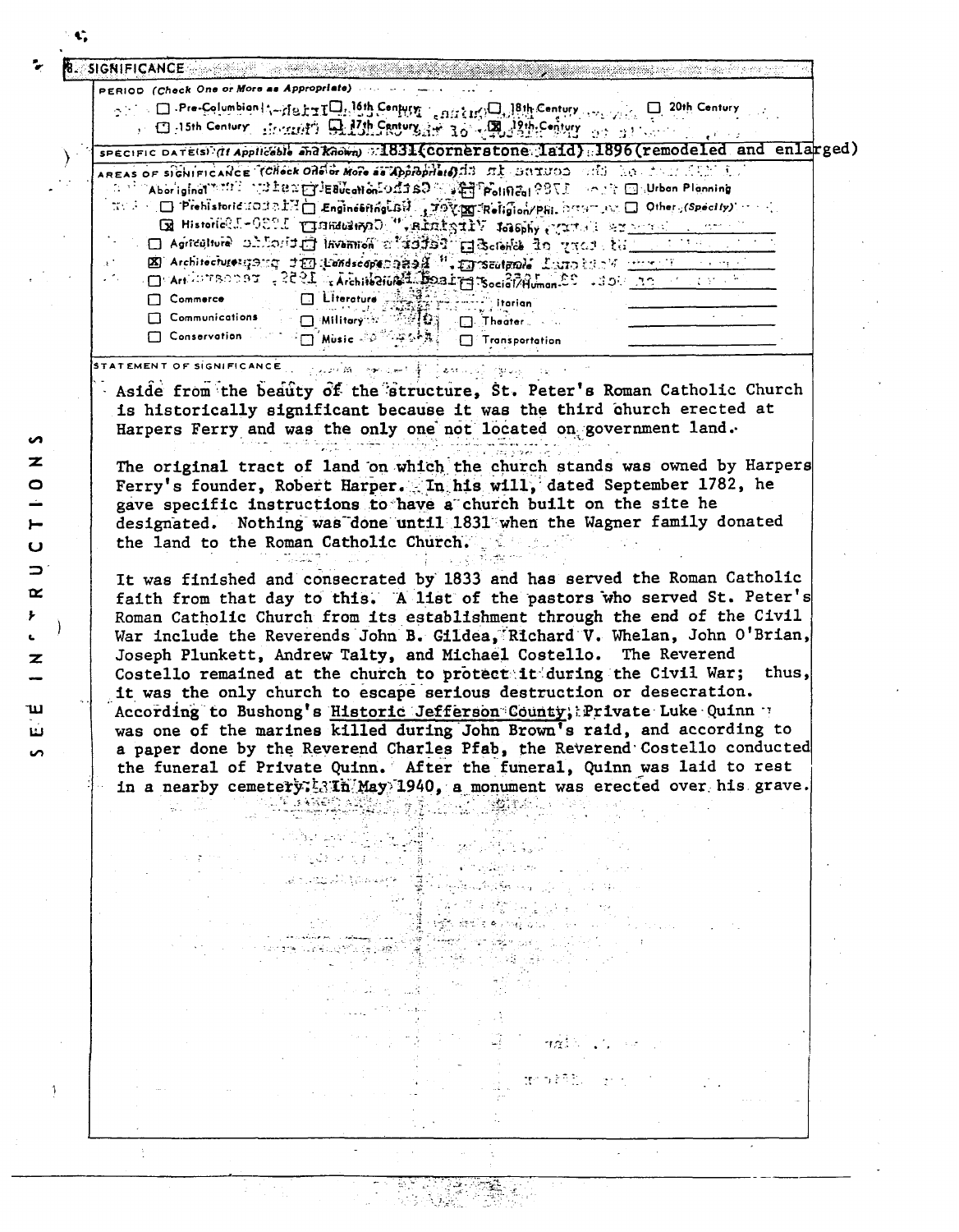|                         | 10. GEOGRAPHICAL DATA                                                                                       |                                                                                                               |   | Pfab, Charles, Reverend, "Luke Quinn, Forgotten Irish-American Catholic<br>Hero, A Credit to the History of the Catholic Church in the United<br>States." Paper submitted to the Reverend Doctor Henry Browne in partial<br>fulfillment of the course in the History of the Catholic Church in the<br>United States from 1789 to 1852. Catholic University Summer Session, 1954.<br>Magri, Joseph, Reverend and Dittmeyer, Walter E., "History of St. Peter's<br>Church, Harpers Ferry, West Virginia." Centenary 1830-1930.<br>Smith, Philip, "History of the St. Peter's Roman Catholic Church, 1830-1868,<br>Harpers Ferry National Monument." Research report prepared by the Park<br>Historian on Oct. 23, 1958, revised March 11, 1959, research pro. no. HF-22B. |                                 |              |
|-------------------------|-------------------------------------------------------------------------------------------------------------|---------------------------------------------------------------------------------------------------------------|---|-------------------------------------------------------------------------------------------------------------------------------------------------------------------------------------------------------------------------------------------------------------------------------------------------------------------------------------------------------------------------------------------------------------------------------------------------------------------------------------------------------------------------------------------------------------------------------------------------------------------------------------------------------------------------------------------------------------------------------------------------------------------------|---------------------------------|--------------|
|                         | LATITUDE AND LONGITUDE COORDINATES<br>DEFINING A RECTANGLE LOCATING THE PROPERTY                            |                                                                                                               | o | LATITUDE AND LONGITUDE COORDINATES<br>DEFINING THE CENTER POINT OF A PROPERTY                                                                                                                                                                                                                                                                                                                                                                                                                                                                                                                                                                                                                                                                                           | OF LESS THAN TEN ACRES          |              |
| CORNER                  | LATITUDE                                                                                                    | <b>LONGITUDE</b>                                                                                              | R | <b>LATITUDE</b>                                                                                                                                                                                                                                                                                                                                                                                                                                                                                                                                                                                                                                                                                                                                                         | LONGITUDE                       |              |
| - NW<br><b>NE</b><br>SE |                                                                                                             | Degrees Minutes Seconds   Degrees Minutes Seconds                                                             |   | Degrees Minutes Seconds   Degrees Minutes Seconds<br>$+$ 750 $\pm$ 10 $\pm$ 10 $\pm$ 10 $\pm$ 10 $\pm$ 19 $\pm$ 19 $\pm$ 10 $\pm$ 10 $\pm$ 17 $\pm$ 13 $'$<br>o la di Sde sov el derase encektrone alla so<br>$\pm\gamma$ and $\pm\alpha$ and $\pm\alpha$ and $\pm\alpha$ and $\pm\alpha$ and $\pm\alpha$                                                                                                                                                                                                                                                                                                                                                                                                                                                               |                                 | 54 "         |
| <b>SW</b>               | APPROXIMATE ACREAGE OF NOMINATED PROPERTY:                                                                  |                                                                                                               |   |                                                                                                                                                                                                                                                                                                                                                                                                                                                                                                                                                                                                                                                                                                                                                                         |                                 |              |
|                         |                                                                                                             |                                                                                                               |   | LIST ALL STATES AND COUNTIES FOR PROPERTIES OVERLAPPING STATE OR COUNTY BOUNDARIES                                                                                                                                                                                                                                                                                                                                                                                                                                                                                                                                                                                                                                                                                      |                                 |              |
| STATE:                  |                                                                                                             |                                                                                                               |   | ভাষণীয়াসমূলকা⊅কই ক্ষীনীয়া ⊺িcode   count?? কিন্তু টলিঙা(১৪ চালচায়েকে<br>ివేరు. గ్రీంన ప్రస్తరిస్థితిలో 2012 శ్రీనివాస్ 2012 అంది సంప్రదించిన సంస్కృతి స్ప్రీన్ కుమ్మార్ క్రాఫ్ క్రాఫ్ క                                                                                                                                                                                                                                                                                                                                                                                                                                                                                                                                                                              |                                 | CODE         |
| STATE:                  |                                                                                                             | CODE                                                                                                          |   | <b>TELL TELEF ASSESS A LOODE 4 000NTROD BAT DATS STATES OF</b><br>the self-between-Godbook C Extensive<br>COUNTY:                                                                                                                                                                                                                                                                                                                                                                                                                                                                                                                                                                                                                                                       |                                 | CODE<br>CODE |
| STATE:                  |                                                                                                             |                                                                                                               |   | prograph for consecutive that means and had consecute                                                                                                                                                                                                                                                                                                                                                                                                                                                                                                                                                                                                                                                                                                                   |                                 |              |
| STATE:                  |                                                                                                             | ਦੇ ਜਿਸ ਕੋਲੋਕੇ ਨਿਸ਼ਨ                                                                                           |   | SCODE COUNTYPICHO FOR YOUR SAFE MAN<br>enoud: trace <mark>balard</mark> es sif esti chine offere e                                                                                                                                                                                                                                                                                                                                                                                                                                                                                                                                                                                                                                                                      |                                 | CODE         |
|                         | <b>ITE FORM PREPARED BY</b><br>NAME AND TITLE: A MALL<br>ORGANIZATION                                       |                                                                                                               |   | Ted McGee, Field Research Agent for of demuis and in the sea<br>at soldentdepa enchica casse serient destruction of<br>West Virginia Antiquities Commission attached a personal October 6, 1972                                                                                                                                                                                                                                                                                                                                                                                                                                                                                                                                                                         |                                 |              |
|                         |                                                                                                             |                                                                                                               |   | STREET AND NUMBER: 1 1947 RITHORN GROUP STATUS DELLA ABRITAN SAN PO<br>WVU - Old Mountainlair odr . dall asirad kosreve" adv of a                                                                                                                                                                                                                                                                                                                                                                                                                                                                                                                                                                                                                                       |                                 |              |
|                         |                                                                                                             |                                                                                                               |   | Morgantown hadner as a importance . Me West Virginia assessment                                                                                                                                                                                                                                                                                                                                                                                                                                                                                                                                                                                                                                                                                                         |                                 | CODE<br>54   |
|                         | 12. STATE LIAISON OFFICER CERTIFICATION                                                                     |                                                                                                               |   | NATIONAL REGISTER VERIFICATION                                                                                                                                                                                                                                                                                                                                                                                                                                                                                                                                                                                                                                                                                                                                          |                                 |              |
|                         |                                                                                                             |                                                                                                               |   |                                                                                                                                                                                                                                                                                                                                                                                                                                                                                                                                                                                                                                                                                                                                                                         |                                 |              |
|                         | As the designated State Liaison Officer for the Na-<br>tional Historic Preservation Act of 1966 (Public Law | 89-665), I hereby nominate this property for inclusion                                                        |   | I hereby certify that this property is included in the<br>National Register.                                                                                                                                                                                                                                                                                                                                                                                                                                                                                                                                                                                                                                                                                            |                                 |              |
|                         | in the National Register and certify that it has been<br>level of significance of this nomination is:       | evaluated according to the criteria and procedures set<br>forth by the National Park Service. The recommended |   | Chief, Office of Archeology and Historic Preservation                                                                                                                                                                                                                                                                                                                                                                                                                                                                                                                                                                                                                                                                                                                   |                                 |              |
|                         | State<br>National X                                                                                         | $_{\circ}$ Local<br><b>THE</b>                                                                                |   | Date                                                                                                                                                                                                                                                                                                                                                                                                                                                                                                                                                                                                                                                                                                                                                                    |                                 |              |
| Name                    | Dr. Carolyn J. Zinn                                                                                         |                                                                                                               |   | <b>ATTEST:</b>                                                                                                                                                                                                                                                                                                                                                                                                                                                                                                                                                                                                                                                                                                                                                          |                                 |              |
|                         | Title State Liaison Officer                                                                                 |                                                                                                               |   |                                                                                                                                                                                                                                                                                                                                                                                                                                                                                                                                                                                                                                                                                                                                                                         |                                 |              |
|                         |                                                                                                             |                                                                                                               |   |                                                                                                                                                                                                                                                                                                                                                                                                                                                                                                                                                                                                                                                                                                                                                                         | Keeper of The National Register |              |
|                         |                                                                                                             |                                                                                                               |   |                                                                                                                                                                                                                                                                                                                                                                                                                                                                                                                                                                                                                                                                                                                                                                         |                                 |              |

 $\pmb{\epsilon}_i$ 

GPO **901** -087

 $\frac{1}{2}$ 

i<br>S

 $\ddot{\phantom{a}}$ 

 $\ddot{\phantom{a}}$ 

<u>Terry C</u>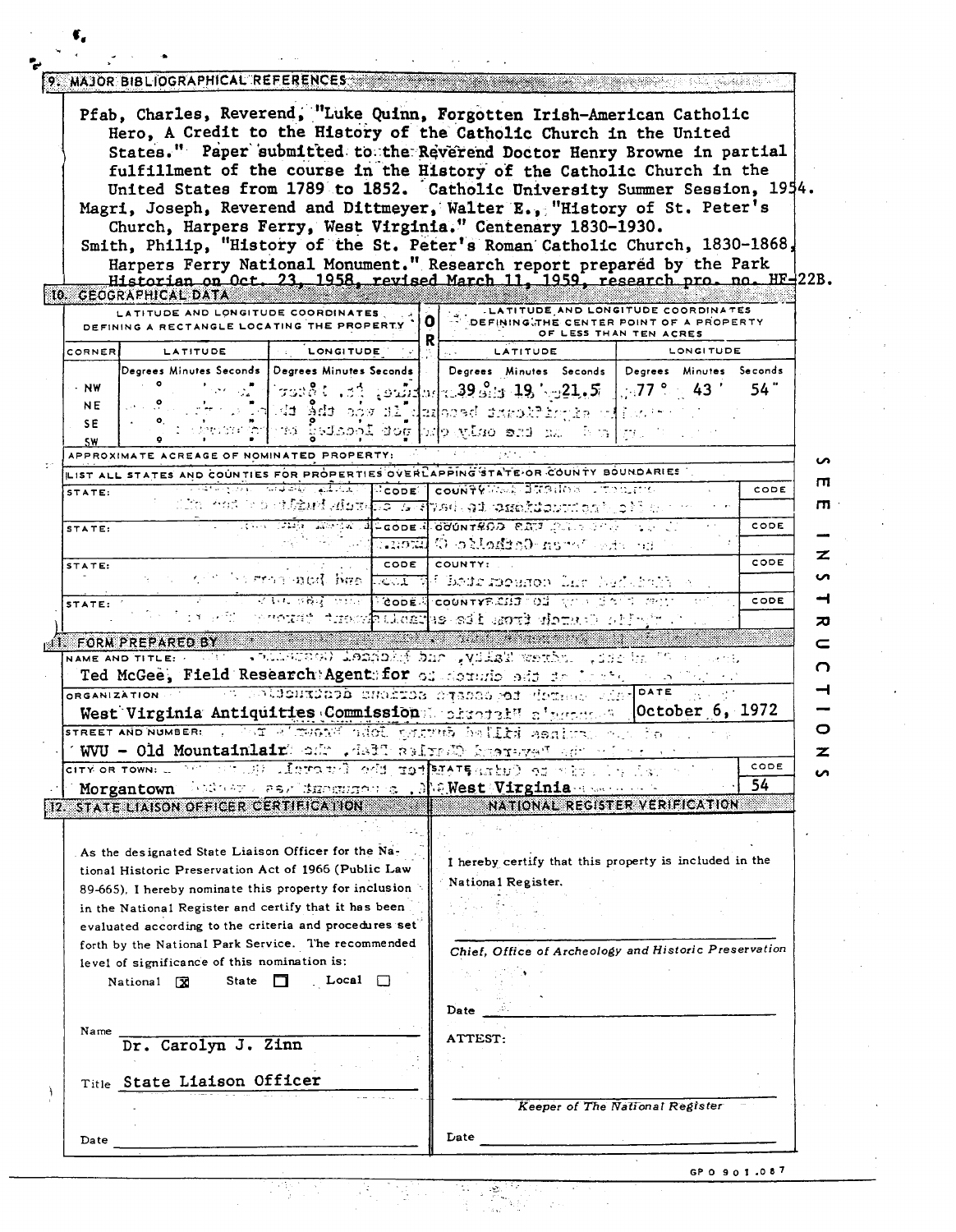